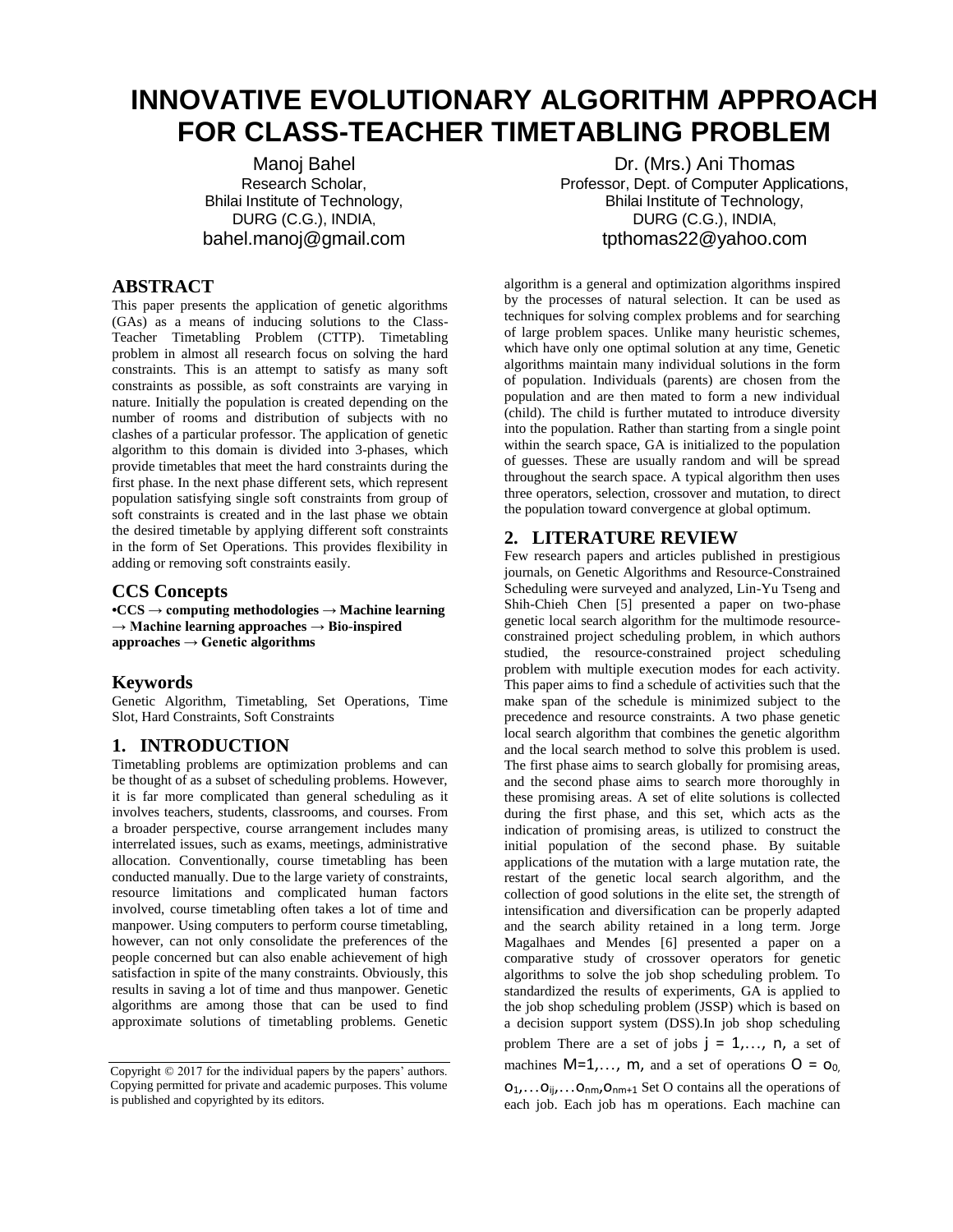process at most one operation at time. The JSSP is to find a schedule which minimizes the make span (Cmax), that is, the finish time of the last operation completed in the schedule, taking into account the precedence constraints. Equal opportunity is given to all the operators to compare the abilities of different crossover operators. The genetic crossover operators are tested on a set of standard instances taken from the literature. The make span is the measure used to evaluate the genetic crossover operators. In the sense of Jorge Magalhaes and Mendes authors the main conclusion is that there is a crossover operator having the best average performance on a specific set of solved instances.Umut Besikcia, Umit Bilgea, Gunduz Ulusoyb[7] presented a paper on multi-mode resource constrained multi-project scheduling and resource portfolio problem, in this work authors introduced a multi-project problem environment which involves multiple projects with assigned due dates; activities that have alternative resource usage modes; a resource dedication policy that does not allow sharing of resources among projects throughout the planning horizon; and a total budget. The dedication of resources reduces the scheduling of the projects' activities to a multi-mode resource constrained project scheduling problem (MRCPSP) for each individual project. In this paper, this multi-project environment is modeled in an integrated fashion and designated as the Resource Portfolio Problem. A two-phase and a monolithic genetic algorithm are proposed as two solution approaches, each of which employs a new improvement move designated as the combinatorial auction for resource portfolio and the combinatorial auction for resource dedication.

## **3. METHODOLOGY**

The Class-Teacher Timetabling Problem (CTTP) concerns scheduling teachers and classes over a set of periods, typically covering five or six week days depending upon the institutional policy [8]. The basic constraints that must be satisfied are i)professors can only be in one class at any given time ii) classrooms need to be big enough to host the class iii) Classrooms can only host one class at any given time. This classical version of the CTTP was shown to be NP-Complete [9]. The manual construction of timetables in educational institutions is often a very time-taking task. Besides the basic constraints, a good timetable should consider many other requirements, such as institutional, pedagogical and personal (staff related) needs [8].In fact, quality of timetable generated depends upon the specific educational system. However some common assumptions are made in most works like there should be gap of at least one period after two consecutive periods. The solution space definition, specified by the hard constraints, usually does not include many other constraints besides the above mentioned basic constraints. Another very common type of soft constraint is the number of lectures required by the professor that basically depends upon type of subject taught by the professor. Heuristic methods are effective in practice for solving timetabling problem as exact methods require large amount of processing time on most timetabling variants. These methods include meta heuristics such as Simulated Annealing [1], Evolutionary Algorithms [2], Tabu Search [2,3,4,5] and some of their hybrids. The approach taken in this study differs from previous studies applying genetic algorithms to this domain as follows:

 A three-phased approach is taken to the problem. In the first phase a genetic algorithm is employed to produce timetables that do not violate any hard constraints to generate it we will remove the fittest population representing timetable from the population and move it to the selected list. Now we apply cross-over and mutation operator on remaining population and we continue this process till user defined number of times and in the second phase different sets representing particular soft constraint from the group of soft constraints is created and in third and final phase different Set Operations are used to generate the final timetable.

 The genetic algorithm implemented in all the three phases uses domain specific knowledge, in the form of heuristics, to guide the evolutionary process.

## **4. CONCLUSION**

The timetabling problem has become a current area of research as it becomes difficult to manage the uniformity of subjects taught and clash management of rooms and professors. A proper and well organized scheduling approach for solving Timetabling problem is necessary. Adding or removing soft constraints much more flexible and we can generate different instances of time table with less computational time. Crossover and Mutation policies can be enhanced in future work, thus generating a precise and accurate time table generation equalizing to the intelligence of human brain.

### **5. ACKNOWLEDGMENTS**

This work was supported by Research and Development Laboratory, Department of Computer Science and Engineering at Bhilai Institute of Technology, Durg, Chhattisgarh, India, awaiting sponsorship from suitable funding agencies.

#### **6. REFERENCES**

- [1] Salvatore D. Abramson 1991. Constructing school timetables using simulated annealing: sequential and parallel algorithms. Management Science, 37:98:113.
- [2] S. Daskalaki, 2004. An integer programming formulation for a case study in university timetabling. European Journal of Operational Research, 153:117:135.
- [3] L.A. Wolsey, 1975. Faces for a linear inequality in 0-1 variables. Mathematical Programming,
- [4] G. B. Dantzig and P. Wolfe, 1960. Decomposition principle for linear programs. Operations Research.
- [5] Lin-Yu Tseng and Shih-Chieh Chen 2009, Two-Phase Genetic Local Search Algorithm For The Multimode Resource-Constrained Project Scheduling Problem, ieee transactions on evolutionary computation, VOL. 13 NO. 4,
- [6] Jorge Magalhaes and Mendes 2013, A Comparative Study Of Crossover Operators For Genetic Algorithms To Solve The Job Shop Scheduling Problem WSEAS TRANSACTIONS on COMPUTERS, Volume 12.
- [7] Umut Besikcia, Umit Bilgea, Gunduz Ulusoyb 2014, Multi-Mode Resource Constrained Multi-Project Scheduling and Resource Portfolio Problem, European Journal of Operational Research.
- [8] Haroldo Gambini Santos,Eduardo Uchoa, Luiz Satoru Ochi and Nelson Maculan 2010, Strong bounds with cut and column generation for class-teacher timetabling Annals of Operations Research April 2012, Volume 194, Issue 1, pp 399–412